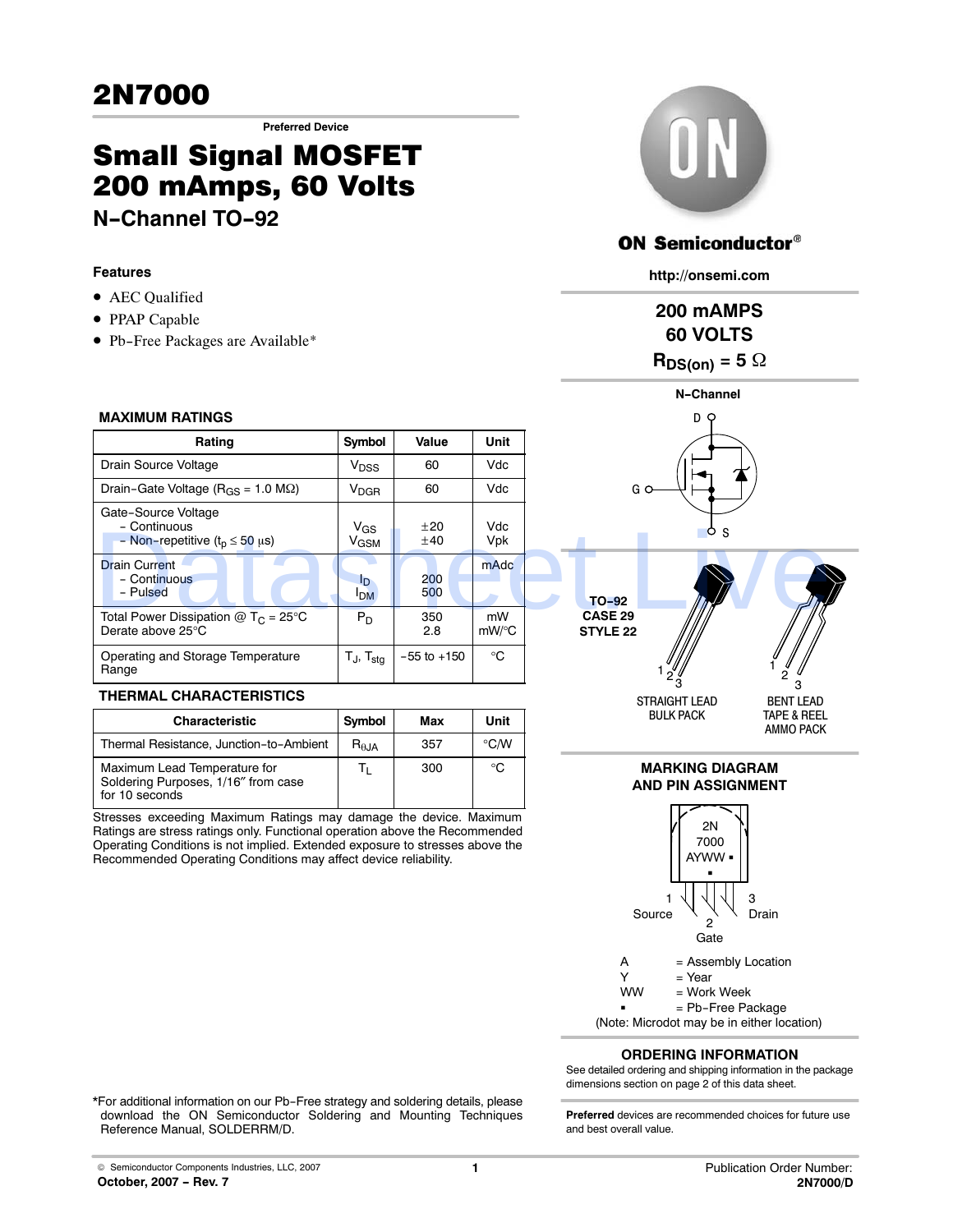## **2N7000**

## <span id="page-1-0"></span>**ELECTRICAL CHARACTERISTICS** (T<sub>C</sub> = 25°C unless otherwise noted)

| Characteristic                                                                               |                                                                                          | Symbol                      | Min                      | Max                      | Unit                |  |
|----------------------------------------------------------------------------------------------|------------------------------------------------------------------------------------------|-----------------------------|--------------------------|--------------------------|---------------------|--|
| <b>OFF CHARACTERISTICS</b>                                                                   |                                                                                          |                             |                          |                          |                     |  |
| Drain-Source Breakdown Voltage                                                               | $(V_{GS} = 0, I_D = 10 \mu A d c)$                                                       | $V_{(BR)DSS}$               | 60                       | $\overline{\phantom{0}}$ | Vdc                 |  |
| Zero Gate Voltage Drain Current                                                              | $(V_{DS} = 48$ Vdc, $V_{GS} = 0$ )<br>$(V_{DS} = 48$ Vdc, $V_{GS} = 0$ , $T_J = 125$ °C) | $I_{DSS}$                   |                          | 1.0<br>1.0               | <b>uAdc</b><br>mAdc |  |
| Gate-Body Leakage Current, Forward<br>$(V_{\text{GSE}} = 15 \text{ Vdc}, V_{\text{DS}} = 0)$ |                                                                                          | <b>IGSSF</b>                | $\qquad \qquad -$        | $-10$                    | nAdc                |  |
| <b>ON CHARACTERISTICS (Note 1)</b>                                                           |                                                                                          |                             |                          |                          |                     |  |
| $(V_{DS} = V_{GS}, I_D = 1.0$ mAdc)<br>Gate Threshold Voltage                                |                                                                                          | $V_{GS(th)}$                | 0.8                      | 3.0                      | Vdc                 |  |
| Static Drain-Source On-Resistance                                                            | $(V_{GS} = 10$ Vdc, $I_D = 0.5$ Adc)<br>$(V_{GS} = 4.5$ Vdc, $I_D = 75$ mAdc)            | $r_{DS(on)}$                |                          | 5.0<br>6.0               | Ω                   |  |
| Drain-Source On-Voltage                                                                      | $(V_{GS} = 10$ Vdc, $I_D = 0.5$ Adc)<br>$(V_{GS} = 4.5$ Vdc, $I_D = 75$ mAdc)            | $V_{DS(on)}$                |                          | 2.5<br>0.45              | Vdc                 |  |
| <b>On-State Drain Current</b>                                                                | $(V_{GS} = 4.5$ Vdc, $V_{DS} = 10$ Vdc)                                                  | $I_{d(on)}$                 | 75                       | $\overline{\phantom{a}}$ | mAdc                |  |
| <b>Forward Transconductance</b>                                                              | $(V_{DS} = 10$ Vdc, $I_D = 200$ mAdc)                                                    | $g_{fs}$                    | 100                      | $\overline{\phantom{0}}$ | umhos               |  |
| <b>DYNAMIC CHARACTERISTICS</b>                                                               |                                                                                          |                             |                          |                          |                     |  |
| Input Capacitance                                                                            |                                                                                          | $C_{iss}$                   | $\overline{\phantom{0}}$ | 60                       | pF                  |  |
| <b>Output Capacitance</b>                                                                    | $(V_{DS} = 25 V, V_{GS} = 0,$<br>$f = 1.0$ MHz)                                          | $\mathrm{C}_{\mathrm{oss}}$ |                          | 25                       |                     |  |
| Reverse Transfer Capacitance                                                                 |                                                                                          | C <sub>rss</sub>            | $\qquad \qquad -$        | 5.0                      |                     |  |
| <b>SWITCHING CHARACTERISTICS (Note 1)</b>                                                    |                                                                                          |                             |                          |                          |                     |  |
| Turn-On Delay Time                                                                           | $(V_{DD} = 15 V, I_D = 500 mA$                                                           | $t_{on}$                    | $\qquad \qquad -$        | 10                       | ns                  |  |
| Turn-Off Delay Time                                                                          | $R_G = 25 \Omega$ , $R_L = 30 \Omega$ , $V_{gen} = 10 V$ )                               | $t_{off}$                   |                          | 10                       |                     |  |

1. Pulse Test: Pulse Width  $\leq 300 \mu s$ , Duty Cycle  $\leq 2.0\%$ .

## **ORDERING INFORMATION**

| <b>Device</b> | Package            | Shipping <sup>†</sup> |
|---------------|--------------------|-----------------------|
| 2N7000        | TO-92              | 1000 Units / Bulk     |
| 2N7000G       | TO-92<br>(Pb-Free) | 1000 Units / Bulk     |
| 2N7000RLRA    | TO-92              | 2000 Tape & Reel      |
| 2N7000RLRAG   | TO-92<br>(Pb-Free) | 2000 Tape & Reel      |
| 2N7000RLRMG   | TO-92<br>(Pb-Free) | 2000 Tape & Ammo Box  |
| 2N7000RLRPG   | TO-92<br>(Pb-Free) | 2000 Tape & Ammo Box  |

†For information on tape and reel specifications, including part orientation and tape sizes, please refer to our Tape and Reel Packaging Specifications Brochure, BRD8011/D.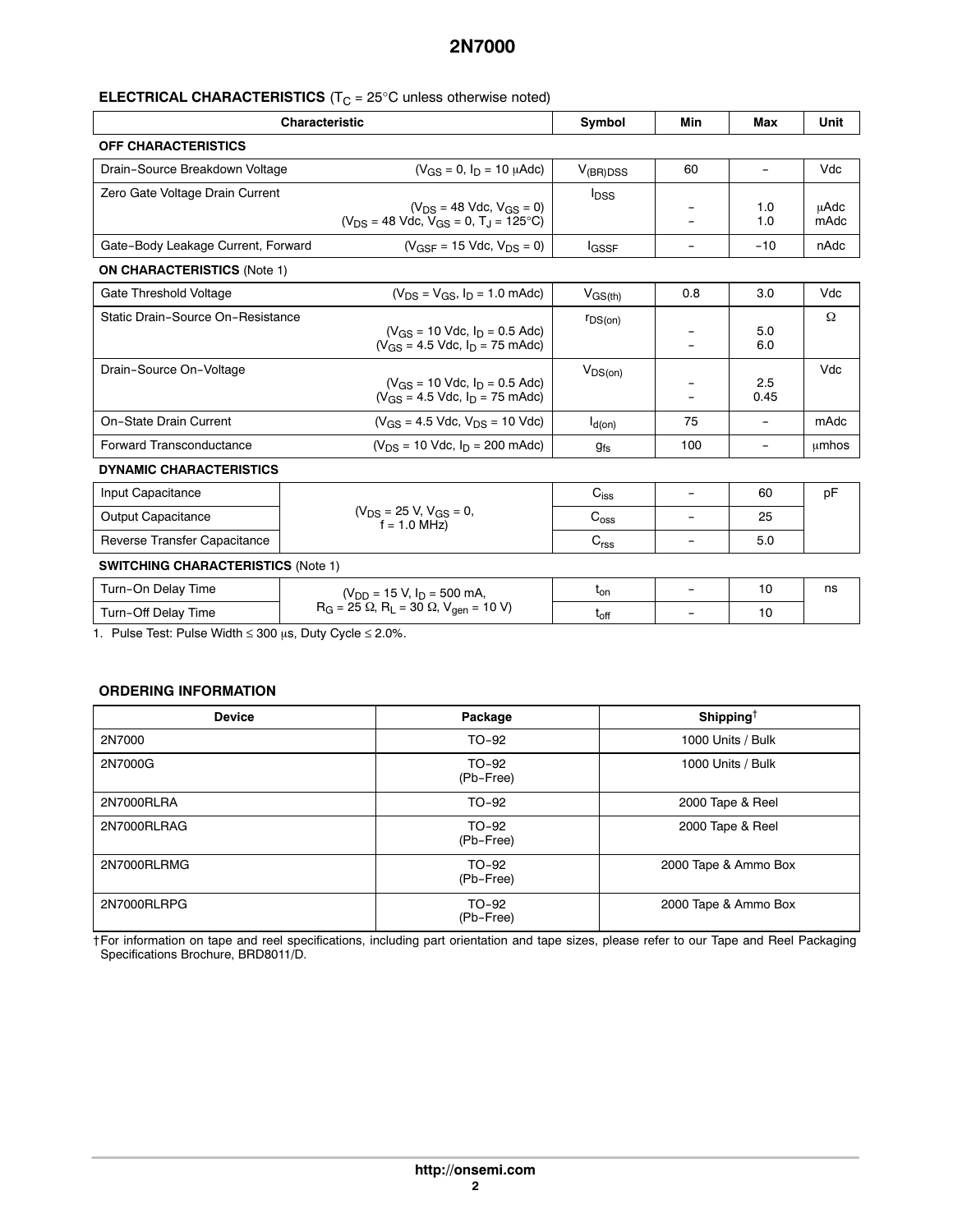**2N7000**